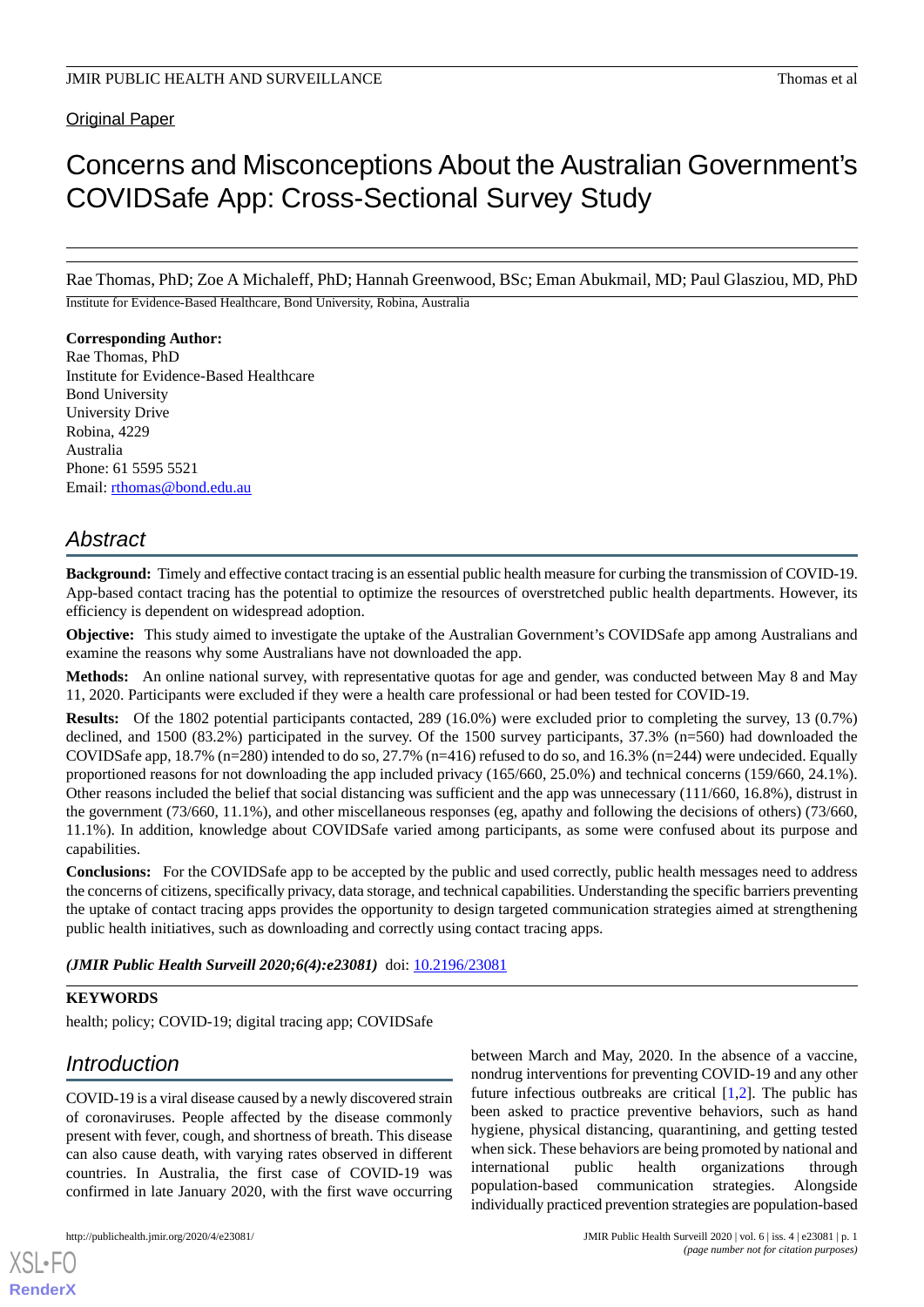strategies such as contact tracing, which is critical for preventing and slowing the spread of disease.

To improve public health contact tracing and the speed at which it occurs, several countries have introduced app-based contact tracing. Contact tracing apps vary in design, from reporting symptoms to public health authorities [\[3](#page-5-2)] to allowing access to phone data after testing positive for COVID-19 [[4\]](#page-5-3). They also vary in whether the data are centralized [\[5\]](#page-5-4). Furthermore, contact tracing apps in current use have had varying degrees of success [[3](#page-5-2)[,6](#page-5-5)]. Since the Australian Government launched the COVIDSafe app in late April 2020 [\[4\]](#page-5-3), over 6 million Australians (almost 25%) have downloaded the app. However, worldwide concerns have been raised about the privacy and ethics of this digital approach [[7\]](#page-5-6), which may hamper app downloads and decrease app effectiveness. This has been reflected in the Australian uptake of the COVIDSafe app; following its initial release, downloads have progressively decreased. Currently, Australian downloads are short of the 40% proposed target for the app to be effective, and this has not been anticipated to change without further government intervention to increase uptake.

App-based contact tracing requires public cooperation. Individuals are required to install the app, keep Bluetooth functions on, have the app activated or open on their phones, and carry their phones with them when outside of their home. This sounds simple, but when considered from a behavior change perspective, these behaviors are complex and need to be performed together to optimize contact tracing functionality [[8\]](#page-5-7). To identify behavior change techniques for improving the uptake of app-based contact tracing, we first need to understand people's reasons for not downloading the app. In this study, we aimed to investigate the uptake of the Australian Government's COVIDSafe app among Australians, identify Australians' understanding of the purpose and capabilities of the app, and explore the reasons why some Australians chose not to download the app.

## *Methods*

Participants were recruited for a national, cross-sectional, online survey by the panel provider, Dynata. The use of a panel provider for online research provides confidence in attaining a representative sample of the required size and allows for quick completion of time-sensitive projects. The panel provider adheres to our quotas for age, gender, and state/territory of residence, ensuring that our sample is representative of the broader population. Through Dynata, participants received points for completing the survey, which may be used for gift vouchers, donations, or cash redemption. Our sample was representative of all Australian states and territories and met our quotas for age and gender. Participants were included in our study if aged  $\geq$ 18 years. Participants were excluded if they had, or thought they had, COVID-19. They were also excluded if they were health care professionals, as this group may have

systematic differences in knowledge of COVID-19 compared to the general Australian population.

Prior to screening, potential participants read detailed study information, including eligibility criteria, what the study involved, and privacy and confidentiality rights. Participants were informed that commencing the survey indicated their informed consent to participate in this study. Ethics approval was obtained from the Bond University Human Research Ethics Committee (#RT03008).

All participants were asked whether they had downloaded, or intended to download, the COVIDSafe app. If they responded "unsure" or "no intention to download," they were asked to provide a reason for their response. We qualitatively coded the reasons for inaction and uncertainty and conducted a thematic content analysis of open-ended responses. Uninformative responses, such as "not sure," were not coded. If multiple concerns were mentioned, only the first response was coded. The code frame was initially developed by RT, and then discussed and refined by the other authors. Afterward, 1 author (RT) completed the qualitative analysis of all responses. Participants then rated their strength of agreement for 6 statements related to the app's purpose and capabilities using a 5-point Likert scale (1=strongly disagree to 5=strongly agree; option for "don't know" response was available). The survey items and response scale are available in [Multimedia Appendix](#page-5-8) [1.](#page-5-8)

## *Results*

Of the 1802 potential participants contacted, 289 (16.0%) were screened as ineligible prior to completing the survey and were excluded, 13 (0.7%) declined, and 1500 (83.2%) participated in the survey. There was representation across all adult age groups and sexes (50.0% male), and education levels were distributed evenly (high school and technical and further education qualification or lower: 735/1500, 49.0%; tertiary qualification: 765/1500, 51.0%) [\(Table 1](#page-2-0)).

Of the 1500 survey participants, 37.3% (560/1500) said they downloaded the COVIDSafe app, 18.7% (280/1500) had intended to, 27.7% (416/1500) refused, and 16.3% (244/1500) were undecided. Of the 660 who refused or were undecided, 25.0% (n=165) cited privacy concerns as their primary reason. For example, many distrusted the security of the app; some participants believed that the COVIDSafe app was not safe and that it could be hacked, resulting in their information being used without their authority. Another 24.1% (159/660) cited technical problems, such as phones being too old or limitations in data consumption and storage space. Other reasons for being undecided or refusing to download the app included the belief that social distancing was sufficient and the app was unnecessary, distrust in the government, questioning the app's effectiveness, wanting to explore more information before deciding, and other miscellaneous responses, such as apathy and following the decisions of others [\(Table 2\)](#page-2-1).

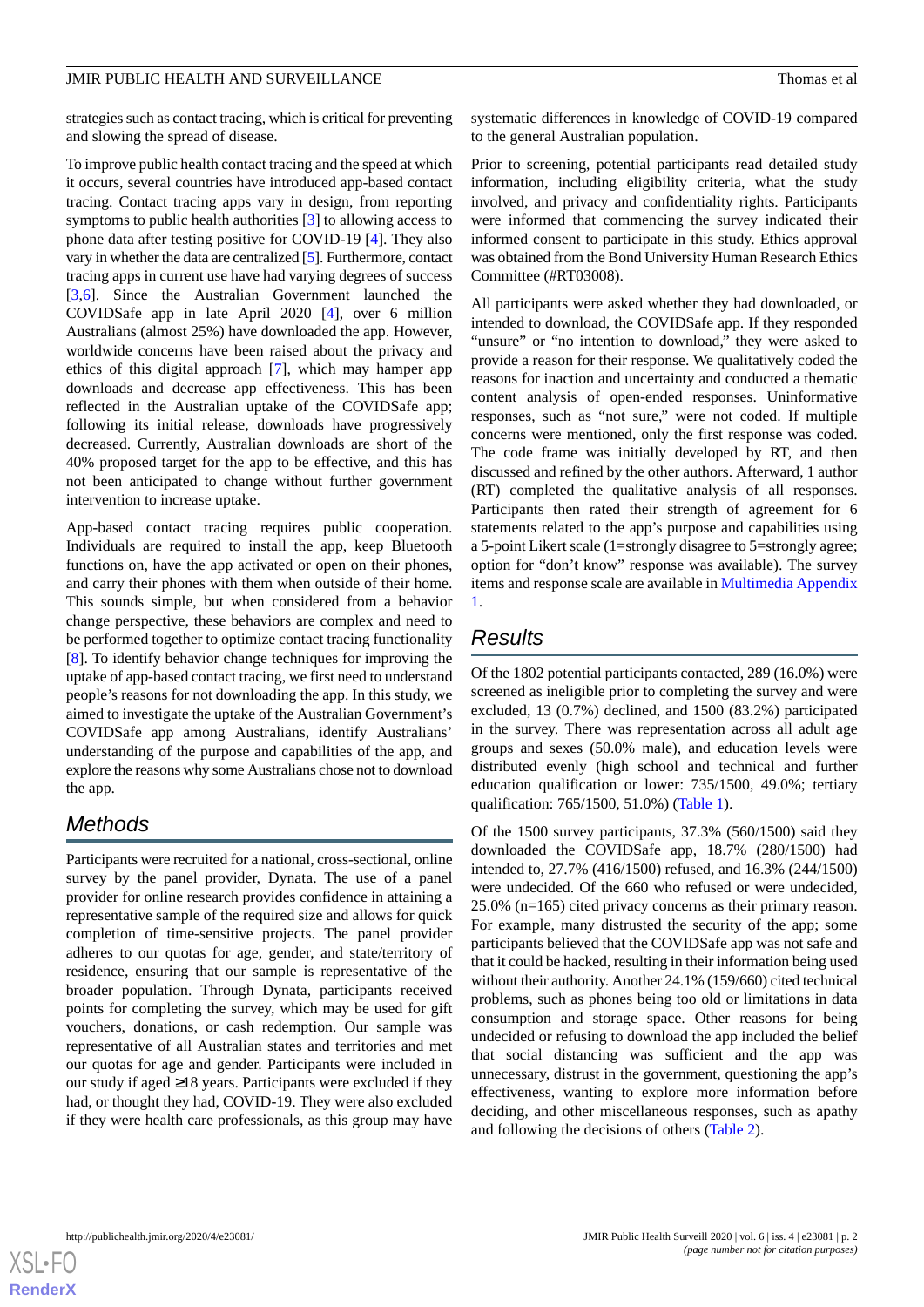<span id="page-2-0"></span>Table 1. Participants' characteristics (N=1500).

| Characteristics                             | Values, n (%) |
|---------------------------------------------|---------------|
| Female                                      | 750 (50.0)    |
| Age (years)                                 |               |
| 18-24                                       | 171 (11.4)    |
| $25 - 34$                                   | 264 (17.6)    |
| $35 - 4$                                    | 239 (15.9)    |
| 45-54                                       | 223 (14.9)    |
| 55-64                                       | 222 (14.8)    |
| 65-74                                       | 227(15.1)     |
| $\geq 75$                                   | 154(10.3)     |
| Education                                   |               |
| High school graduate or lower               | 459 (30.6)    |
| Trade certificate (I-IV)                    | 276 (18.4)    |
| Tertiary                                    | 765(51.0)     |
| <b>Australian states and territories</b>    |               |
| Queensland                                  | 302(20.1)     |
| New South Wales                             | 471 (31.4)    |
| Australian Capital Territory                | 29(1.9)       |
| Northern Territory                          | 9(0.6)        |
| Western Australia                           | 160(10.7)     |
| Victoria                                    | 382 (25.5)    |
| Tasmania                                    | 34(2.3)       |
| South Australia                             | 113(7.5)      |
| <b>Aboriginal or Torres Strait Islander</b> |               |
| Yes                                         | 17(1.1)       |
| $\rm No$                                    | 1471 (98.1)   |
| Prefer not to say                           | 12(0.8)       |
| Born in Australia                           | 1049 (69.9)   |

#### <span id="page-2-1"></span>**Table 2.** Reasons for not downloading the COVIDSafe app (N=660).

| Reasons for not downloading           | Values, $n$ $(\%)$ |
|---------------------------------------|--------------------|
| Privacy concerns                      | 165(25.0)          |
| Technical problems                    | 159(24.1)          |
| App is unnecessary                    | 111(16.8)          |
| Distrust in the government            | 73(11.1)           |
| Questioning effectiveness of app      | 46(7.0)            |
| Need more information before deciding | 33(5.0)            |
| Uncoded miscellaneous reasons         | 73(11.1)           |

With respect to the app's intended purpose and capabilities, almost 75% of participants correctly agreed that the app would make contact tracing faster and easier (strongly agree: 558/1500, 37.2%; agree: 570/1500, 38.0%), and almost 72% correctly agreed that more people who were potentially exposed to COVID-19 would be found and informed (strongly agree:

[XSL](http://www.w3.org/Style/XSL)•FO **[RenderX](http://www.renderx.com/)** 505/1500, 33.7%; agree 593/1500, 39.5%) ([Figure 1\)](#page-3-0). In contrast, almost 50% of participants incorrectly thought that their personal information would be shared after the pandemic (strongly agree: 172/1500, 11.5%; agree: 274/1500, 18.3%; neither: 304/1500, 20.3%), and almost 72% incorrectly thought that the app would detect when people with COVID-19 were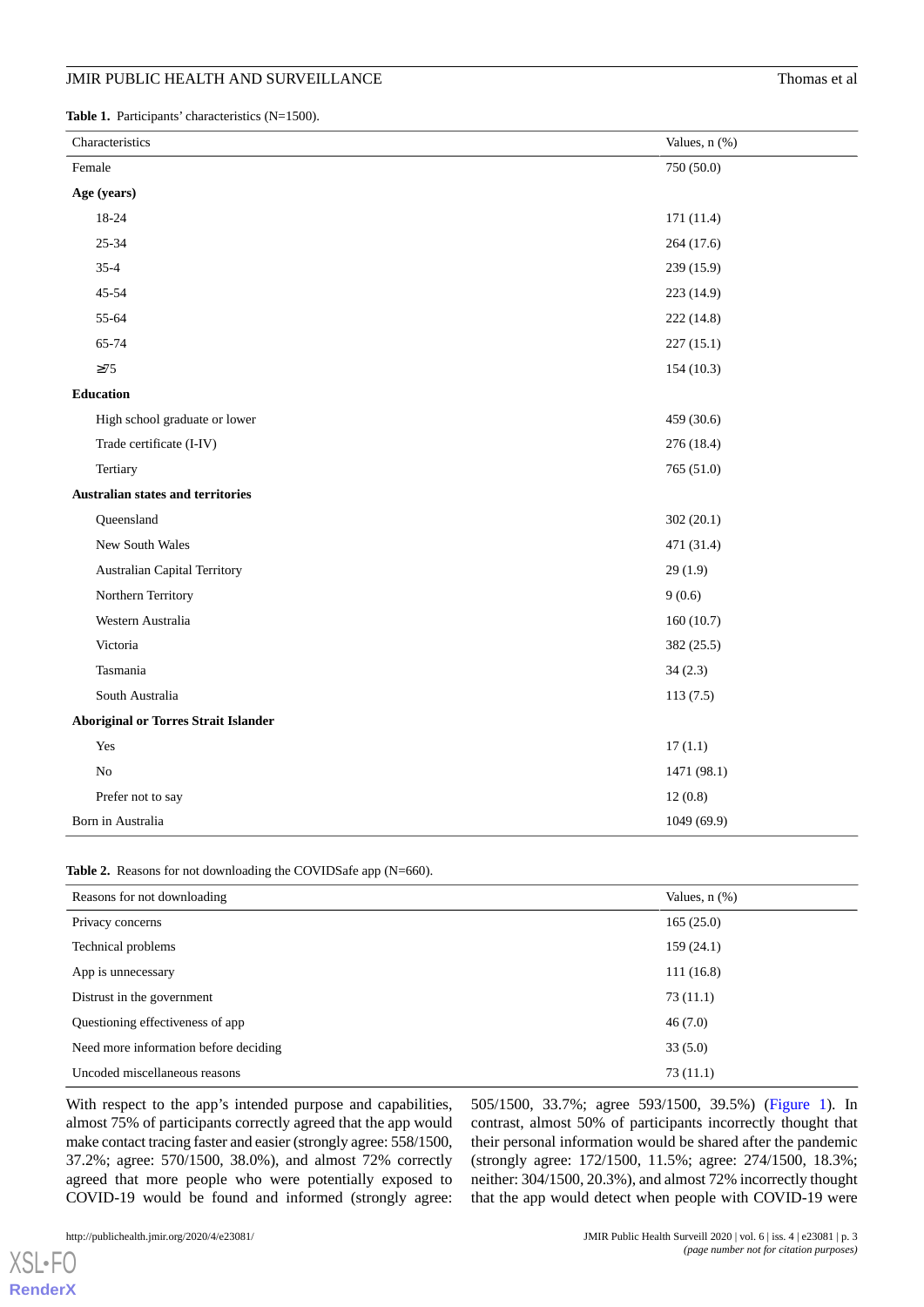near them (strongly agree: 321/1500, 21.4%; agree: 540/1500, 36.0%; neither: 227/1500, 15.1%) [\(Figure 1\)](#page-3-0). Interestingly,

participants were divided in knowing whether the app would inform them that it was safe to leave their house ([Figure 1](#page-3-0)).

<span id="page-3-0"></span>Figure 1. Participants' ratings for the suggested purposes and capabilities of the COVIDSafe app (N=1500).



In [Table 3](#page-4-0), we descriptively report the differences in intentions to download the COVIDSafe app between age groups. We did not perform statistical analyses on these subgroups. However, there appears to be little difference between age groups in terms of the number of app downloads and the number of people who intended to download the app. For example, in the youngest age group, 60.8% (104/171) of our sample had already downloaded, or intended to download, the app, and 58.4% (90/154) of participants in the oldest age group had done, or intended to do, the same ([Table 3](#page-4-0)). This pattern was also observed for those who decided to not download the app or were undecided.



[XSL](http://www.w3.org/Style/XSL)•FO **[RenderX](http://www.renderx.com/)**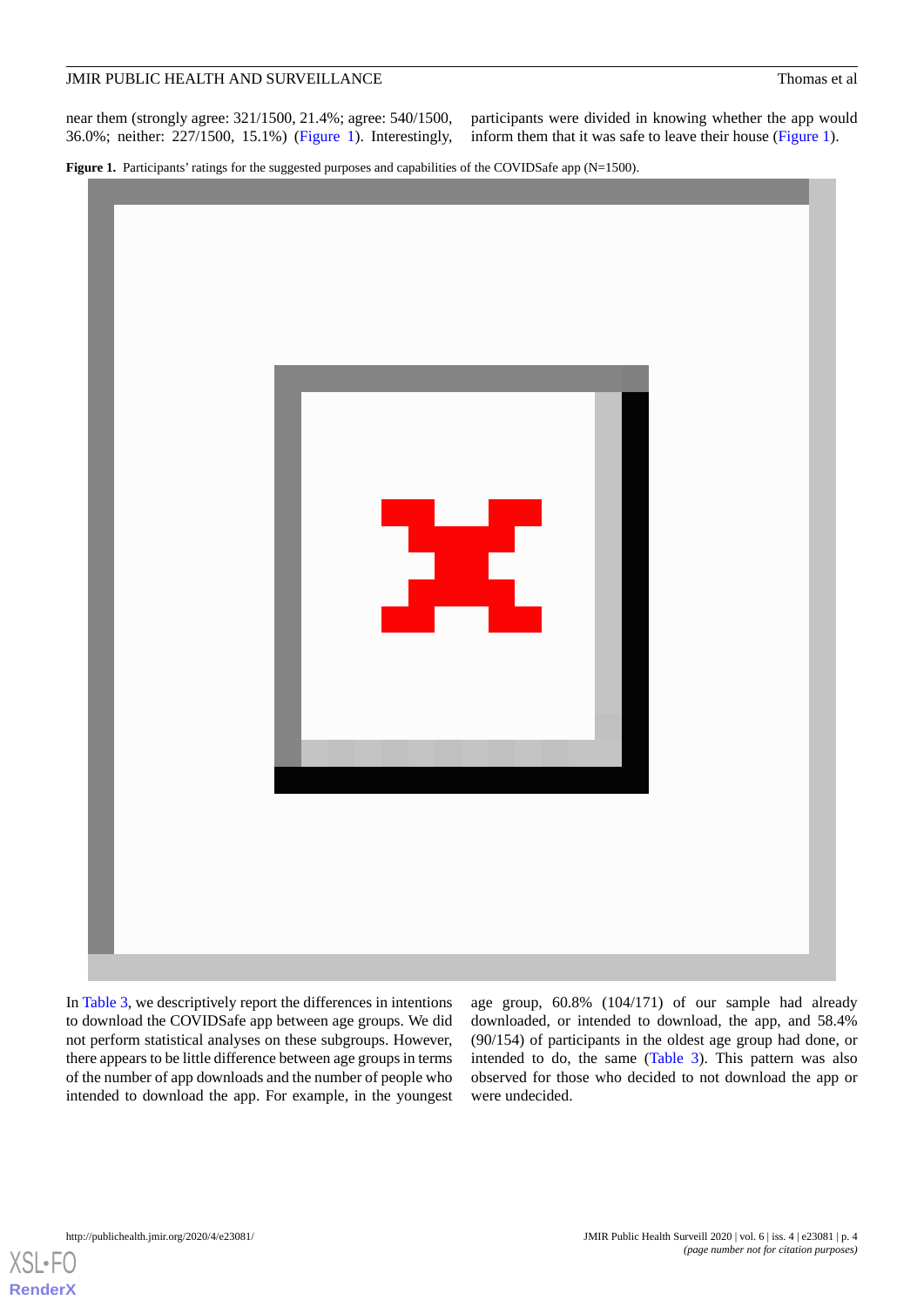<span id="page-4-0"></span>**Table 3.** Age groups and intentions to download the COVIDSafe app.

| 18-24              | 52 (30.4)  | 52 (30.4)  | 50(29.2)  | 17(9.9)   | 171  |
|--------------------|------------|------------|-----------|-----------|------|
| $25 - 34$          | 94 (35.6)  | 69(26.1)   | 57(21.6)  | 44 (16.7) | 264  |
| $35 - 44$          | 91(38.1)   | 39(16.3)   | 67(28.0)  | 42(17.6)  | 239  |
| 45-54              | 82 (36.8)  | 33(14.8)   | 70 (31.4) | 38 (17.0) | 223  |
| 55-64              | 82 (36.9)  | 31(14.0)   | 65(29.3)  | 44 (19.8) | 222  |
| 65-74              | 97(42.7)   | 28(12.3)   | 65(28.6)  | 37(16.3)  | 227  |
| $\geq$ 75          | 62(40.3)   | 28 (18.2)  | 42(27.3)  | 22(14.3)  | 154  |
| Total <sup>a</sup> | 560 (37.3) | 280 (18.7) | 416(27.7) | 244(16.3) | 1500 |

<sup>a</sup>Total n for each download behavior and % of total sample.

## *Discussion*

Timely and effective contact tracing is an essential public health measure for curbing the transmission of COVID-19. Contact tracing apps are controversial in their design and level of effectiveness [\[3](#page-5-2)[,5](#page-5-4),[6\]](#page-5-5), but they might have the potential to prevent widespread community transmission and optimize the resources of overstretched public health organizations [\[9](#page-5-9)]. An important driver for their efficiency is widespread public adoption [[9\]](#page-5-9). Our study aimed to examine Australian participants' understanding of the Australian Government's COVIDSafe app and explore the reasons why some Australians chose not to download the app. Primarily, we found that while most people correctly understood the intended purpose and capabilities of the app, there was some crucial misunderstandings about the contact tracing limits of the software (ie, whether the app can detect when a person is close to someone with COVID-19 and whether the app can let people know when it is safe to leave home). Among those who were undecided or refused to download the app, the main reasons for hesitation centered around privacy and technological barriers, which are key concerns that need to be addressed if uptake of the app is to increase.

In total, 37.3% (560/1500) of our sample said they had downloaded the app and 18.7% (280/1500) intended to. This proportion is concordant with another Australian survey with a smaller online sample (N=439), in which 44.0% of participants reported downloading the COVIDSafe app [[10\]](#page-5-10). However, based on other surveys in which participants were asked whether they intended to download hypothetical apps, the acceptability of contact tracing apps is higher in other countries. For example, in a recent online survey from Ireland  $(N>8000)$  [\[11](#page-5-11)], when asked about downloading a contact tracing app that was not yet available, 58% of participants said they would download it and 25% said they probably would [\[8](#page-5-7)]. Additionally, in another online survey with almost 6000 participants from 5 countries (ie, the United Kingdom, Germany, Italy, France, and the United States), 75% of participants said they definitely or probably would install a contact tracing app [\[12](#page-5-12)]. It would be interesting to see whether people will actually follow through with their intentions to download a contact tracing app.

With regard to open-ended text responses, 25% of participants in our study who did not download the COVIDSafe app were concerned about privacy. This is lower than the 31% in the smaller Australian study  $[10]$  $[10]$  and the 41% in the Irish study [[11\]](#page-5-11) who believed privacy was a problem. The differences in these percentages may be due to the free-text responses available in our survey, as the other studies used a list of options for participants' responses. Additionally, compared to the 11.1% of participants in our survey who did not download the app because they distrusted the government, there was more distrust in postpandemic government surveillance with Irish participants (33%) [\[11](#page-5-11)] and participants in the cross-country survey (42%) [[12\]](#page-5-12). When considering communication strategies for improving contact tracing app downloads and use, better communication approaches are needed to put the public's concerns about privacy and the government at ease.

Our study also reveals that there are missed communication opportunities for correcting erroneous beliefs about the capabilities of the COVIDSafe app. Over half of our participants (810/1500, 54.0%) thought the COVIDSafe app would or might tell them when it was safe to leave the house, and 40.5% (607/1500) thought it would or might tell them whether they had COVID-19 [\(Figure 1\)](#page-3-0). Addressing these perceptions and issues about the capabilities of the app with public messaging is important for achieving sufficient uptake of contact tracing apps.

Based on reviewer feedback and the fact that older adults are disproportionally affected by COVID-19, we performed a posthoc analysis to descriptively examine the uptake of the app by age. App downloads appeared to increase with age, with the 65-74-year and ≥75-year age groups having the highest proportion of downloads, and this trend may reflect older adults' vulnerability to COVID-19. However, when the number of people who downloaded or intended to download the app were combined, the differences between age groups were much smaller. Almost one-third (416/1500, 27.7%) of participants, regardless of age, chose not to download the app.

To our knowledge, this study is the first to qualitatively analyze open-ended text responses to barriers for downloading a contact tracing app. Compared to having participants select a response from a list of predefined options, our approach decreases potential researcher biases and strengthens the ability to inform

[XSL](http://www.w3.org/Style/XSL)•FO **[RenderX](http://www.renderx.com/)**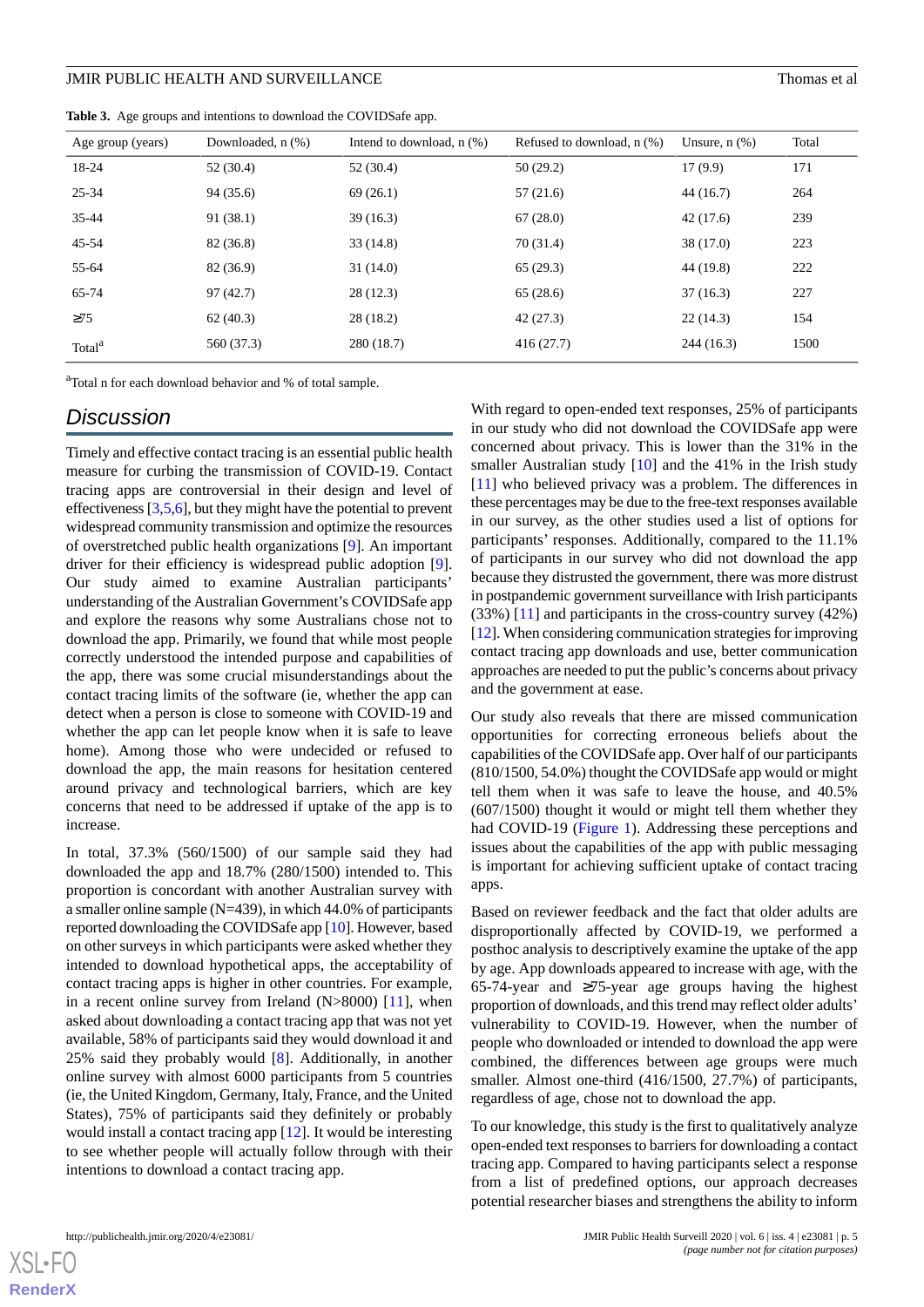communication techniques for improving app uptake. To further minimize bias, we deliberately recruited a sample with representation from all Australian states and territories and quotas for age and gender. We believe this strategy improved the generalizability of our findings to the broader Australian population. However, we did not assess cultural and linguistic diversity. Therefore, the generalizability of our findings is limited to Australians, and our results may not reflect the perceptions of individuals whose primary language is not English.

Although the level of effectiveness of contact tracing is still unclear  $[3,6]$  $[3,6]$  $[3,6]$  $[3,6]$ , apps have been used in various countries to help with both contact tracing [\[4](#page-5-3)] and medical management of COVID-19 cases [\[13](#page-6-0)]. Their utility comes from being used as an adjunct contact tracing strategy alongside public health staff, particularly when community transmissions are high. For apps to be accepted by the public and used correctly, we need to better communicate concerns about privacy, data storage, and technical capabilities. The lessons learned during the COVID-19 pandemic will be invaluable for inevitable future infectious outbreaks.

## **Acknowledgments**

RT, ZAM, and HG are supported by a National Health and Medical Research Council Program grant (#1106452). PG is supported by an National Health and Medical Research Council Research Fellowship (#1080042).

### **Conflicts of Interest**

<span id="page-5-8"></span>None declared.

## **Multimedia Appendix 1**

<span id="page-5-0"></span>Table detailing the COVIDSafe survey items and scores. [[DOC File , 15 KB-Multimedia Appendix 1](https://jmir.org/api/download?alt_name=publichealth_v6i4e23081_app1.DOC&filename=c0f19b2ae1651f21d896f63d53f19dd9.DOC)]

## **References**

- <span id="page-5-1"></span>1. Hoffmann T, Glasziou P. What if the vaccine or drugs don't save us? Plan B for coronavirus means research on alternatives is urgently needed. The Conversation. Online: The Conversation; 2020 Apr 21. URL: [https://theconversation.com/](https://theconversation.com/what-if-the-vaccine-or-drugs-dont-save-us-plan-b-for-coronavirus-means-research-on-alternatives-is-urgently-needed-136833) [what-if-the-vaccine-or-drugs-dont-save-us-plan-b-for-coronavirus-means-research-on-alternatives-is-urgently-needed-136833](https://theconversation.com/what-if-the-vaccine-or-drugs-dont-save-us-plan-b-for-coronavirus-means-research-on-alternatives-is-urgently-needed-136833) [accessed 2020-10-26]
- <span id="page-5-3"></span><span id="page-5-2"></span>2. Michie S, West R. Behavioural, environmental, social, and systems interventions against covid-19. BMJ 2020 Jul 28;370:m2982. [doi: [10.1136/bmj.m2982](http://dx.doi.org/10.1136/bmj.m2982)] [Medline: [32723732](http://www.ncbi.nlm.nih.gov/entrez/query.fcgi?cmd=Retrieve&db=PubMed&list_uids=32723732&dopt=Abstract)]
- <span id="page-5-4"></span>3. Kendall M, Milsom L, Abeler-Dorner L, Wymant C, Ferretti L, Briers M, et al. COVID-19 incidence and R decreased on the Isle of Wight after the launch of the Test, Trace, Isolate programme. medRxiv Preprint posted online on July 14, 2020. [doi: [10.1101/2020.07.12.20151753\]](http://dx.doi.org/10.1101/2020.07.12.20151753)
- <span id="page-5-5"></span>4. Australian Government, Department of Health. COVIDSafe app. Health. URL: [https://www.health.gov.au/resources/](https://www.health.gov.au/resources/apps-and-tools/covidsafe-app) [apps-and-tools/covidsafe-app](https://www.health.gov.au/resources/apps-and-tools/covidsafe-app) [accessed 2020-10-26]
- <span id="page-5-6"></span>5. Culnane C, Leins K, Rubinstein BI. Tracking, tracing, trust: contemplating mitigating the impact of COVID-19 through technological interventions. Med J Aust 2020 Jul;213(2):94-94.e1 [\[FREE Full text](http://europepmc.org/abstract/MED/32583470)] [doi: [10.5694/mja2.50683](http://dx.doi.org/10.5694/mja2.50683)] [Medline: [32583470](http://www.ncbi.nlm.nih.gov/entrez/query.fcgi?cmd=Retrieve&db=PubMed&list_uids=32583470&dopt=Abstract)]
- <span id="page-5-9"></span><span id="page-5-7"></span>6. Wise J. Covid-19: Test and trace system is not fit for purpose, says Independent SAGE. BMJ 2020 Jun 09;369:m2302. [doi: [10.1136/bmj.m2302](http://dx.doi.org/10.1136/bmj.m2302)] [Medline: [32518067\]](http://www.ncbi.nlm.nih.gov/entrez/query.fcgi?cmd=Retrieve&db=PubMed&list_uids=32518067&dopt=Abstract)
- 7. Abeler J, Bäcker M, Buermeyer U, Zillessen H. COVID-19 Contact Tracing and Data Protection Can Go Together. JMIR Mhealth Uhealth 2020 Apr 20;8(4):e19359 [[FREE Full text\]](https://mhealth.jmir.org/2020/4/e19359/) [doi: [10.2196/19359](http://dx.doi.org/10.2196/19359)] [Medline: [32294052](http://www.ncbi.nlm.nih.gov/entrez/query.fcgi?cmd=Retrieve&db=PubMed&list_uids=32294052&dopt=Abstract)]
- <span id="page-5-10"></span>8. Michie S, Atkins L, West R. The behaviour change wheel. In: The Behaviour Change Wheel A Guide to Designing Interventions. Great Britain: Silverback Publishing; 2014:1003-1010.
- <span id="page-5-11"></span>9. Currie DJ, Peng CQ, Lyle DM, Jameson BA, Frommer MS. Stemming the flow: how much can the Australian smartphone app help to control COVID-19? Public Health Res Pract 2020 Jun 30;30(2) [\[FREE Full text](https://doi.org/10.17061/phrp3022009)] [doi: [10.17061/phrp3022009](http://dx.doi.org/10.17061/phrp3022009)] [Medline: [32601652](http://www.ncbi.nlm.nih.gov/entrez/query.fcgi?cmd=Retrieve&db=PubMed&list_uids=32601652&dopt=Abstract)]
- <span id="page-5-12"></span>10. Garret P, White J, Little D, Perfors A, Kashima Y, Lewandowsky S, et al. A Representative Sample of Australian Participant's Attitudes Towards the COVIDSafe App. GitHub. URL:<https://paulgarrettphd.github.io/Site/Wave3PrelimAnalysis.html> [accessed 2020-10-26]
- 11. O'Callaghan ME, Buckley J, Fitzgerald B, Johnson K, Laffey J, McNicholas B, et al. A national survey of attitudes to COVID-19 digital contact tracing in the Republic of Ireland. Research Square Preprint posted online on July 10, 2020. [[FREE Full text](https://doi.org/10.21203/rs.3.rs-40778/v1)] [doi: [10.21203/rs.3.rs-40778/v1](http://dx.doi.org/10.21203/rs.3.rs-40778/v1)]
- 12. Altmann S, Milsom L, Zillessen H, Blasone R, Gerdon F, Bach R, et al. Acceptability of app-based contact tracing for COVID-19: Cross-country survey evidence. medRxiv Preprint posted online on May 8, 2020. [\[FREE Full text](https://doi.org/10.1101/2020.05.05.20091587)] [doi: [10.1101/2020.05.05.20091587](http://dx.doi.org/10.1101/2020.05.05.20091587)]

[XSL](http://www.w3.org/Style/XSL)•FO **[RenderX](http://www.renderx.com/)**